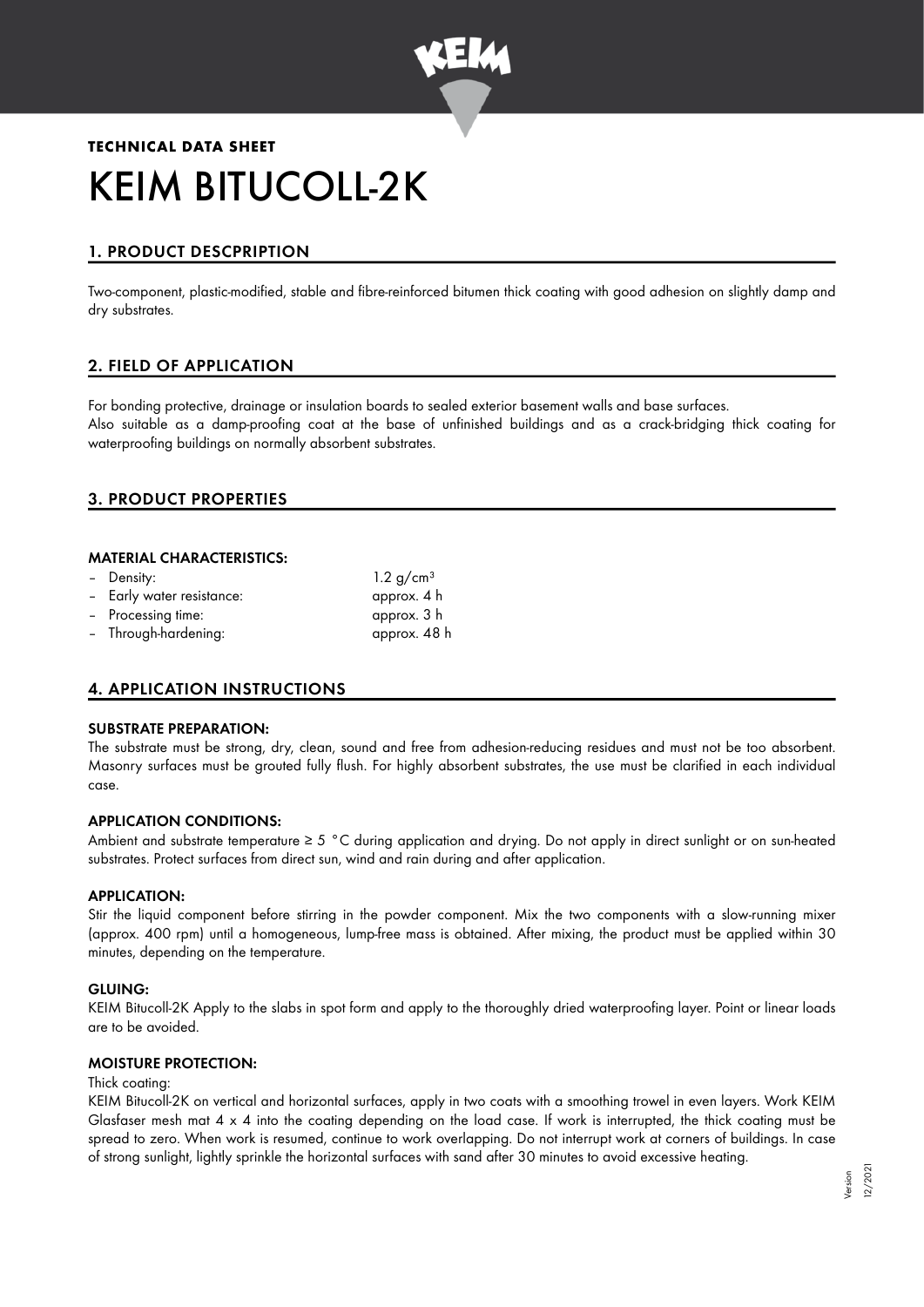#### FINISHING:

Notes for subsequent work:

During the setting time, the coating must not be exposed to temperatures below +5°C. It must be applied before applying protective coatings. It must be completely dry before applying protective coats. DIN 18531 to DIN 18535 must be observed. In the case of terrace or balcony waterproofing, the waterproofing layer must not be built over with stilt bearings or using the thin-bed method. Protective screed, mortar bed or sand fill with slab covering are suitable, whereby a separating layer, e.g. two polyethylene sheets, must be inserted between the thick coating and the superstructure. Bitucoll 2K thick coating is not suitable for joint sealing. Joints must be designed according to the load. Joint sealants must be bitumencompatible.

## CONSUMPTION:

approx. 2,2 kg/m² for gluing.

approx. 5,8 kg/m² gegen aufstauendes Sickerwasser

These material consumption values are guide values for smooth substrates. Exact consumption values must be determined by means of test areas.

#### CLEANING OF TOOLS:

Clean immediately with water.

## 5. PACKAGING

| <b>Container content</b> | Unit of measure | Quantity on pallet | Type of container |
|--------------------------|-----------------|--------------------|-------------------|
| つつ                       | κg              |                    | bucket            |
|                          | κg              |                    | bag               |
| 30                       | κg              | 8                  | set               |

# 6. STORAGE

| max. storage time | <b>Storage conditions</b>                                   |
|-------------------|-------------------------------------------------------------|
| 12 months         | cool<br>dry<br>frost-free<br>keep container tightly sealed. |

# 7. DISPOSAL

Emptied containers can be disposed of via the Dual System Germany (Grüner Punkt). For disposal information refer to section 13 of the safety data sheet.

#### EC WASTE CODE:

Waste code: 17 03 02, 17 01 01

# 8. SAFETY INSTRUCTIONS

Please, refer to the Material Safety Data Sheet.

# GISCODE:

GIS code: BBP 10 ZP 1